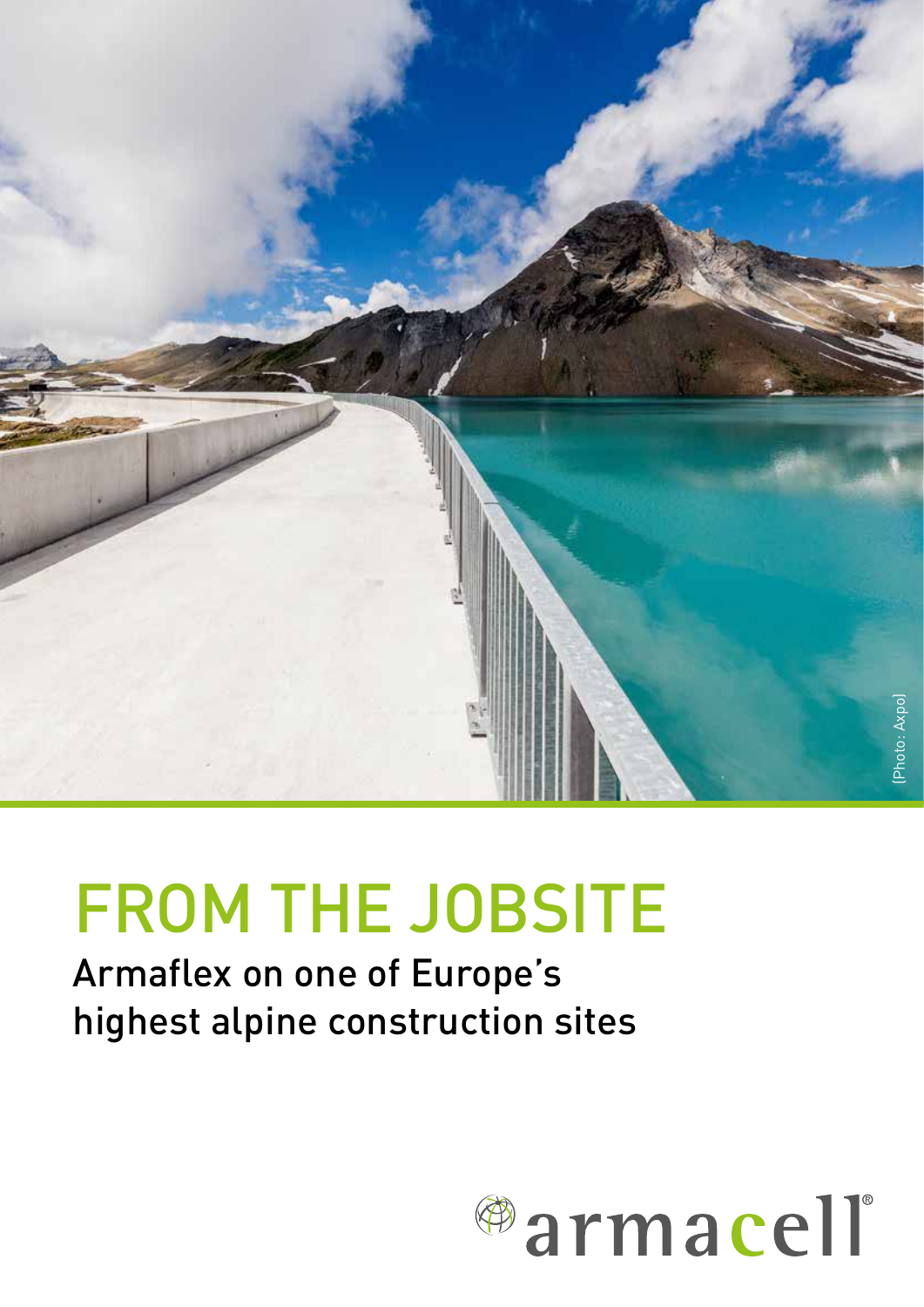

## SUPERLATIVE CONSTRUCTION

**One of the most spectacular projects of our times is currently underway in the Glarus Alps: the "Linthal 2015" project will increase the performance of the Linth-Limmern pumped-storage power plant many times over and allow flexible electricity generation. Halogen-free NH/Armaflex insulation was installed on all refrigeration equipment and the flexible fire protection system Armaflex Protect was used for pipe penetrations.** 

Switzerland does not have any fossil raw materials and so it relies heavily on hydroelectric power for its energy supply. Over half of the electricity generated in Switzerland comes from hydroelectric power stations. Indeed it is one of the foremost users of this technology, topped only by Norway and Austria. Around a hundred Swiss reservoirs are used for generating electricity, but only 15 of them have a pump system.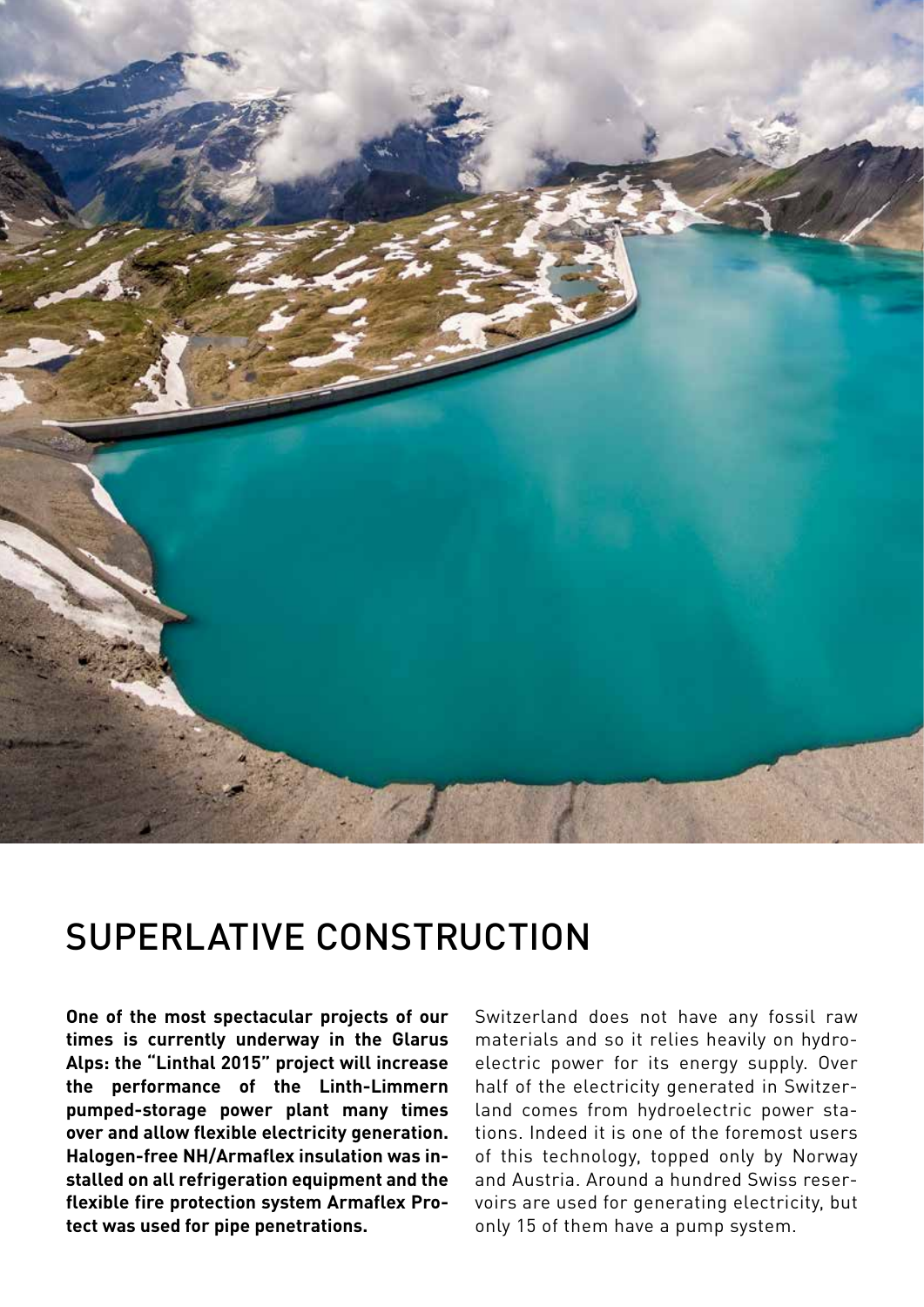

At the moment, the most significant expansion project in the Swiss hydroelectric sector is "Linthal 2015", in which the Swiss energy group Axpo holds 85 per cent and the Canton of Glarus 15 per cent. 2.1 billion Swiss francs are being invested in this superlative project. A new, underground pumped-storage power plant will pump water from Lake Limmern back up to Lake Mutt, which is 630 metres higher, and use it to generate electricity as required. The new plant will have a pump and turbine capacity of 1000 MW each (4 x 250 MW), making it the most powerful pumpedstorage power plant in Switzerland.

The lower lake, Lake Limmern, was dammed half a century ago and is situated at an altitude of 1857 metres. For the upper basin, Lake Mutt, a new dam was built, increasing the previous storage volume almost threefold from 9 to 25 million  $m^3$ . At an altitude of 2474 metres, Lake Mutt is Europe's highest reservoir. The most spectacular element is undoubtedly the over one-kilometre-long gravity dam – the highest-altitude dam in Europe and the longest in Switzerland.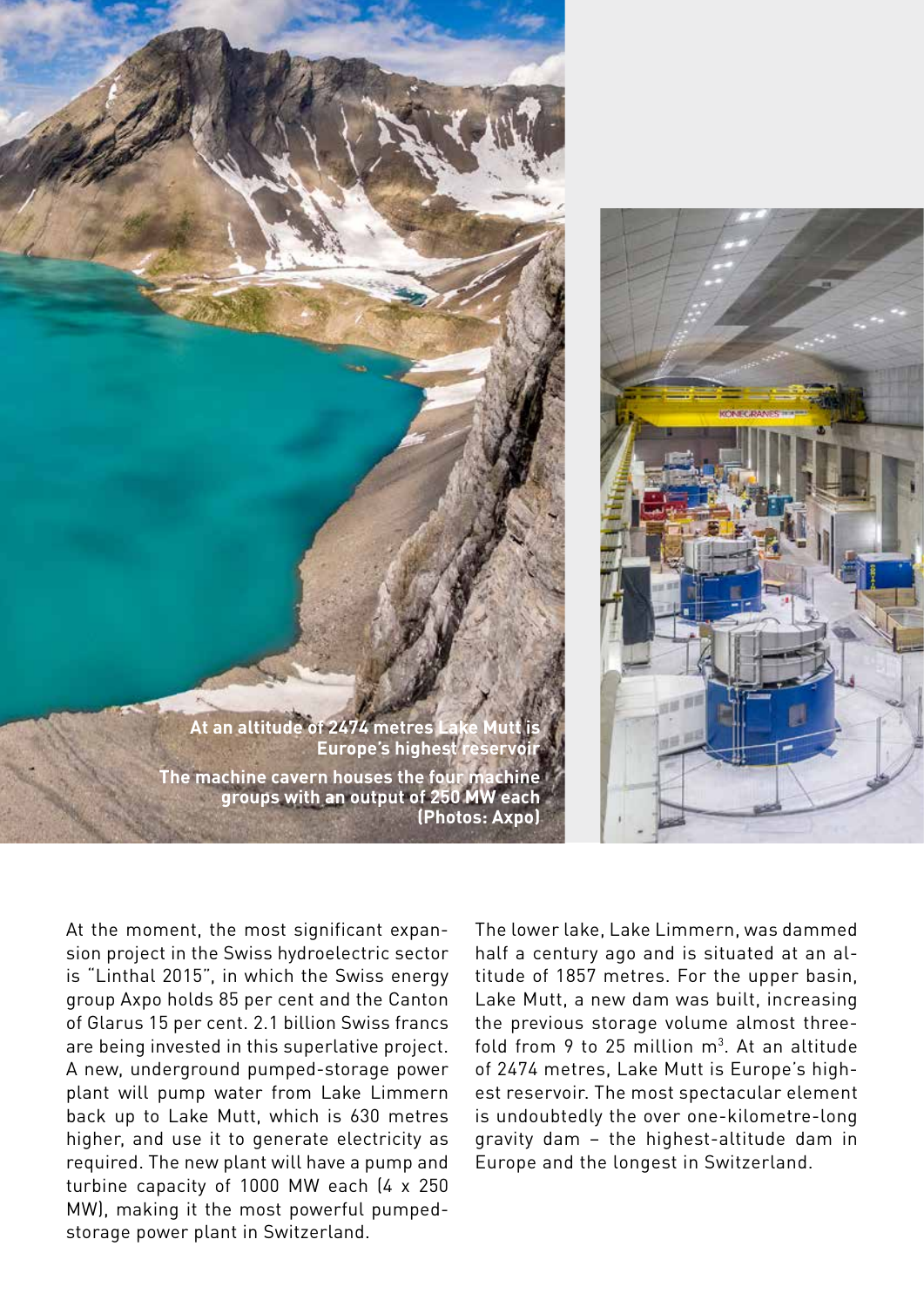

## LOGISTICAL TOUR DE FORCE

Logistics presented one of the greatest challenges: excavators, lorries, cranes, construction materials, installations – everything had to be transported up in a precise order, at exactly the right time. Some 2.1 million tonnes of material were driven up in 530,000 journeys to supply the 500 workers on the construction site. Here the principle of container logistics was used, similar to that in sea ports. At the base station a team of over 70 logistics and transport specialists worked 24 hours a day, seven days a week. Weighing 200 tonnes each, the four transformers were much too heavy for the transport cable car which can carry a maximum load of 40 tonnes. So for their transport an additional four-kilometre-long underground cableway had to be built, requiring a tunnel to be cut into the mountain. After a two-week journey by ship, rail and lorry from Bonn to Linthal, the transformers were brought to their final destination by cableway.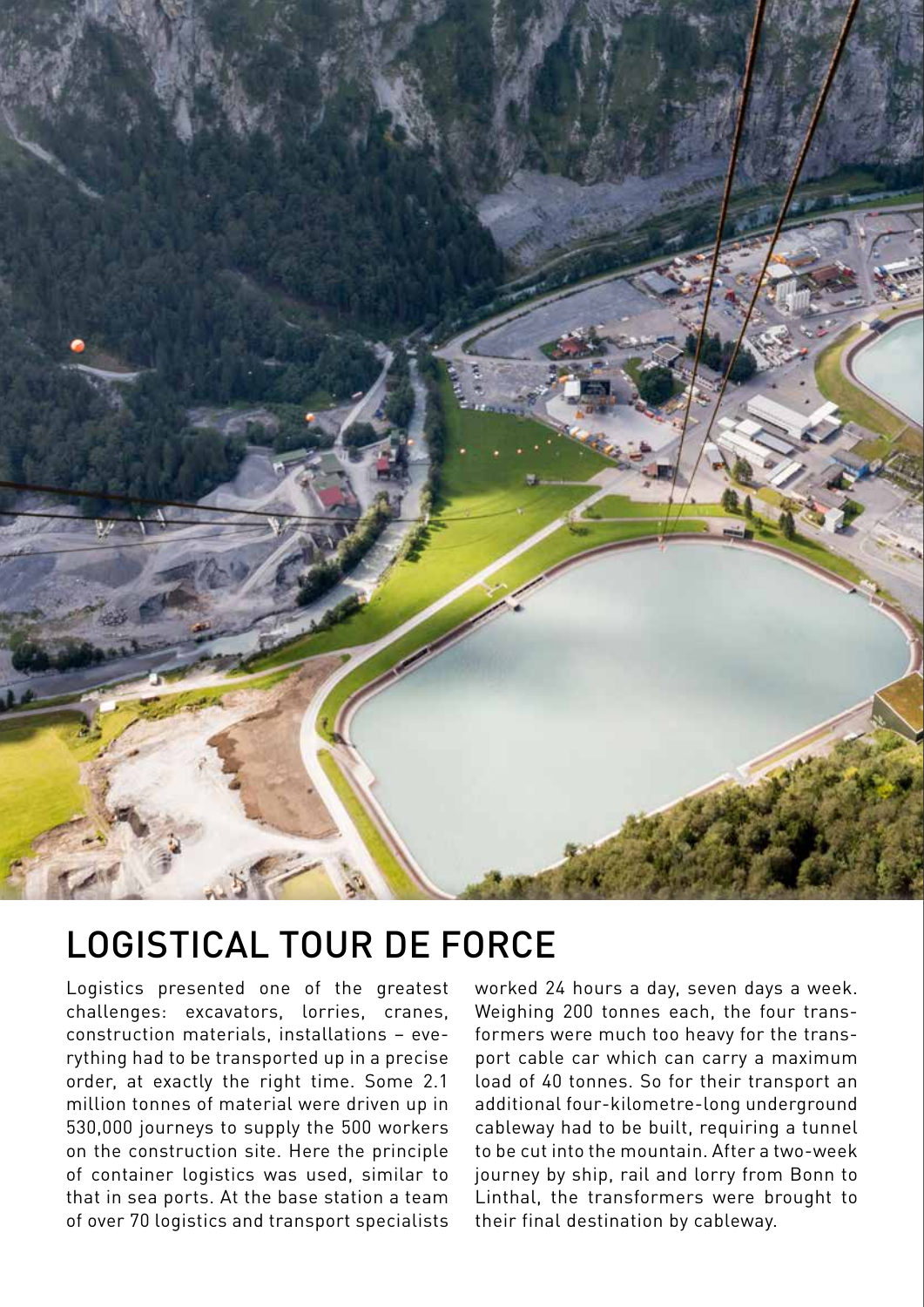



#### Paolo Bencivinni, Sales Manager at Regisol AG (Busswil, Bern):

"In such a huge project at an altitude of 1700 metres, logistics are an enormous challenge. But in the end it all comes down to coordination. We received exact instructions from Suter when which insulation materials were needed for which construction stage. To protect the material against wind and rain, the full pallets were shrink-wrapped, additionally packed in weather-proof foil and stored separately. They were then transported in containers by cableway from the base station in Tierfehd to an altitude of 1700 metres. Apart from the building materials and components, excavators, cranes and giant tunnelling machines were also transported by the cableway. A spectacular sight."

Tierfehd (July 2016)

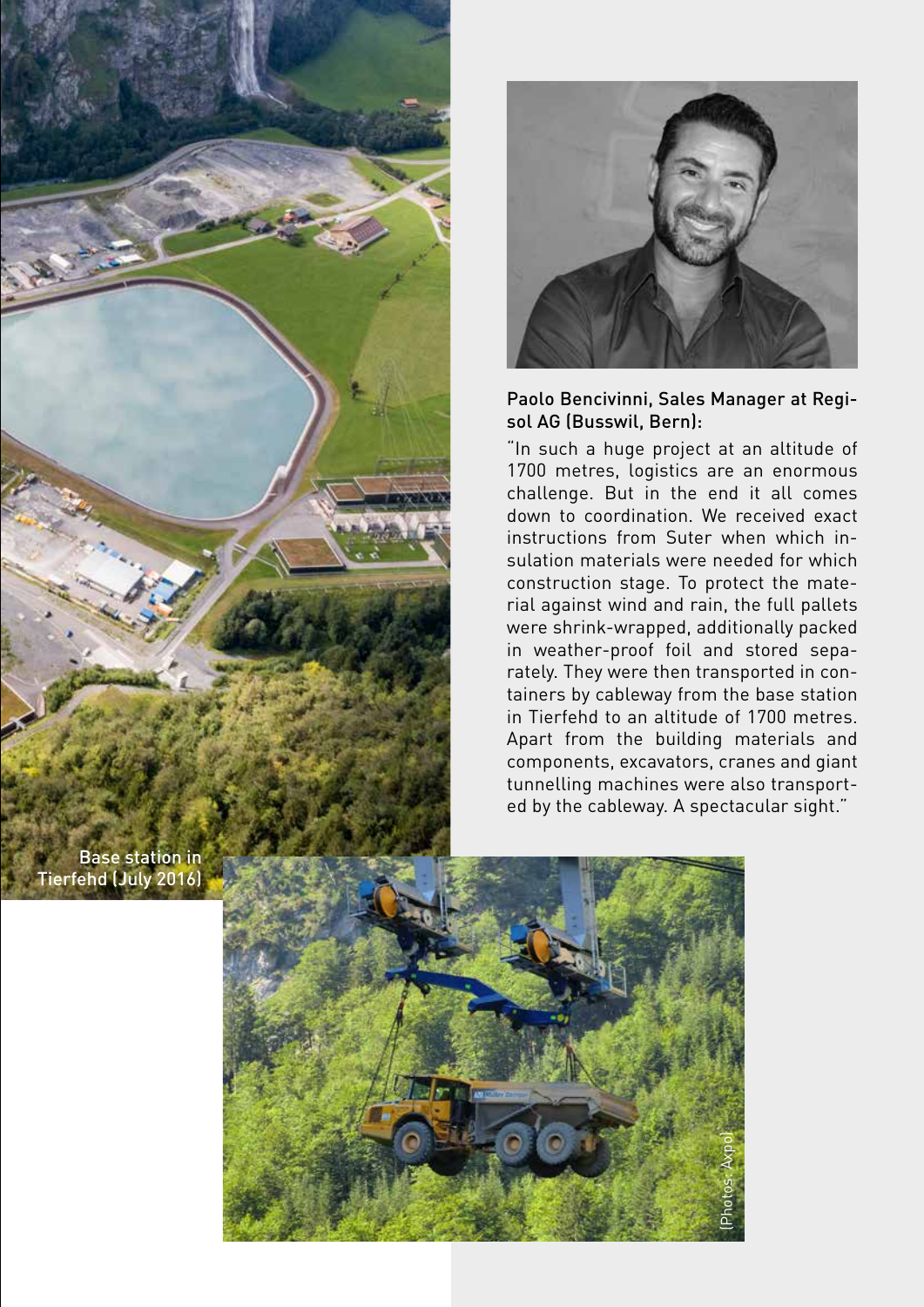# MACHINES IN THE ROCK

At the heart of the project are two huge caverns which were blasted out of the solid rock. At 150 metres in length and 53 metres in height, the machine cavern is larger than the concourse of Zurich train station. The most important components of the hydraulic machines include four powerful pump turbines, spiral housings, intake pipes and ball valves. The generator was assembled from the electric motor, stator and rotor on site in the machine cavern. All the components were painstakingly coordinated with each other – in quadruplicate. The innovative induction machines with adjustable revolution speed were developed especially for this project and allow the output of the pumped-storage power plant to be controlled. Depending on how much excess electricity is in the grid, the generators allow the output to be increased or decreased in pump mode.



The machine cavern is larger than the concourse of Zurich train station. (Photo: Axpo)

The transformers were installed in the slightly smaller transformer cavern. Before they are taken into service, they will be connected to the cooling plant and filled with oil, reaching a total weight of 250 tonnes. They will transform the generator voltage of the new pumped-storage power plant from 18 kV to 400 kV.

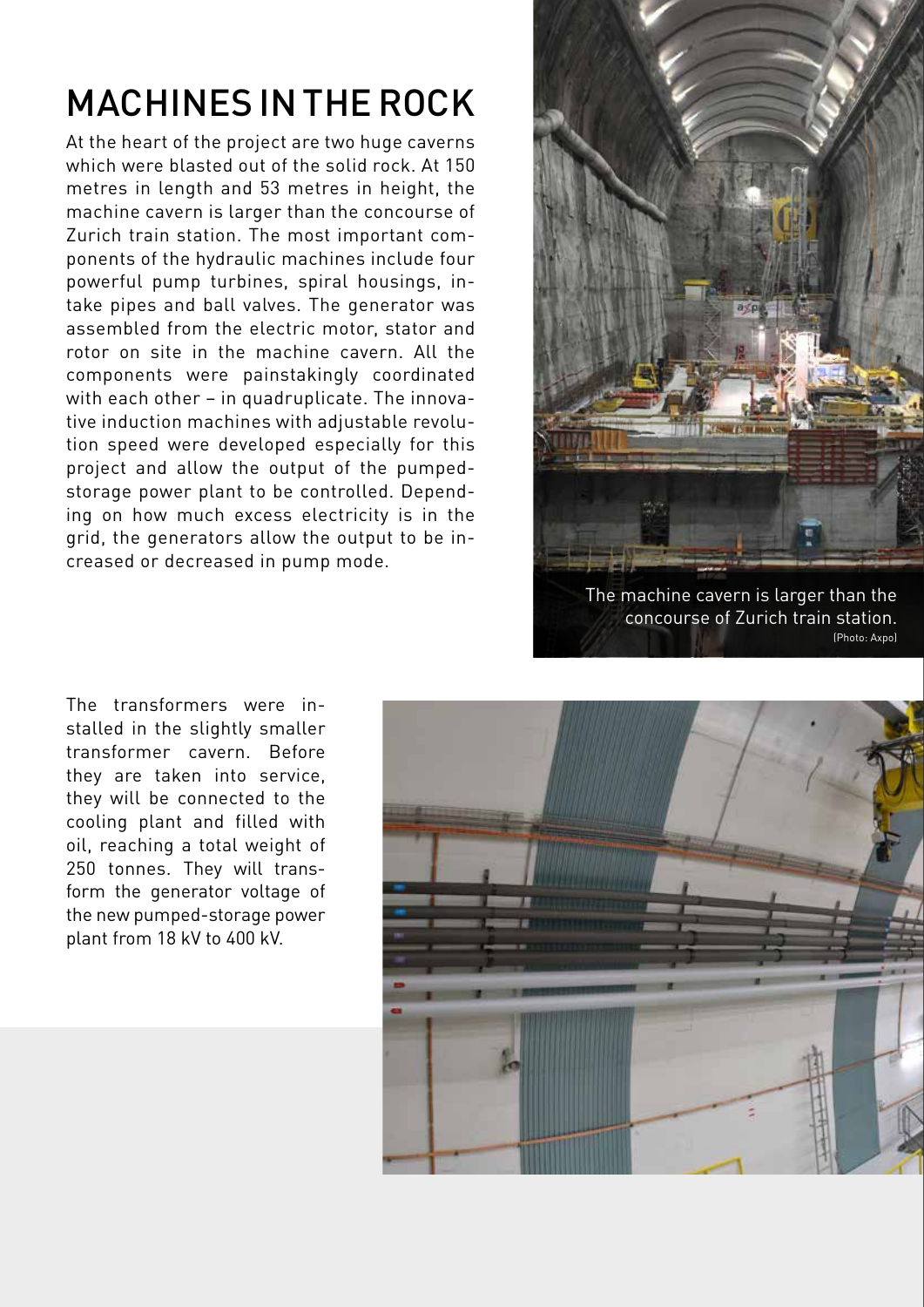

The statements of those involved in the project can also be found on www.armacell.eu

#### **Karl Podhradsky, Overall Project Manager at ENGIE Services AG Zurich:**

"The Linth-Limmern power station has a total electrical output of one gigawatt. So it's a very, very big plant. At ENGIE Service AG we were responsible for planning and installing the entire refrigeration and heating equipment. This included the insulation of the installations. NH/Armaflex, Armacell's halogen-free insulation material, was installed on all the cold installations. In this way we could rule out the risk of aggressive substances forming in a fire and damaging the equipment. All penetrations were insulated with Armaflex Protect. Because all walls and ceilings are fire compartments and the penetrations must be sealed in line with the regulations of the fire authorities."



The machine transformers à 280 MVA each are housed in the slightly smaller transformer cavern.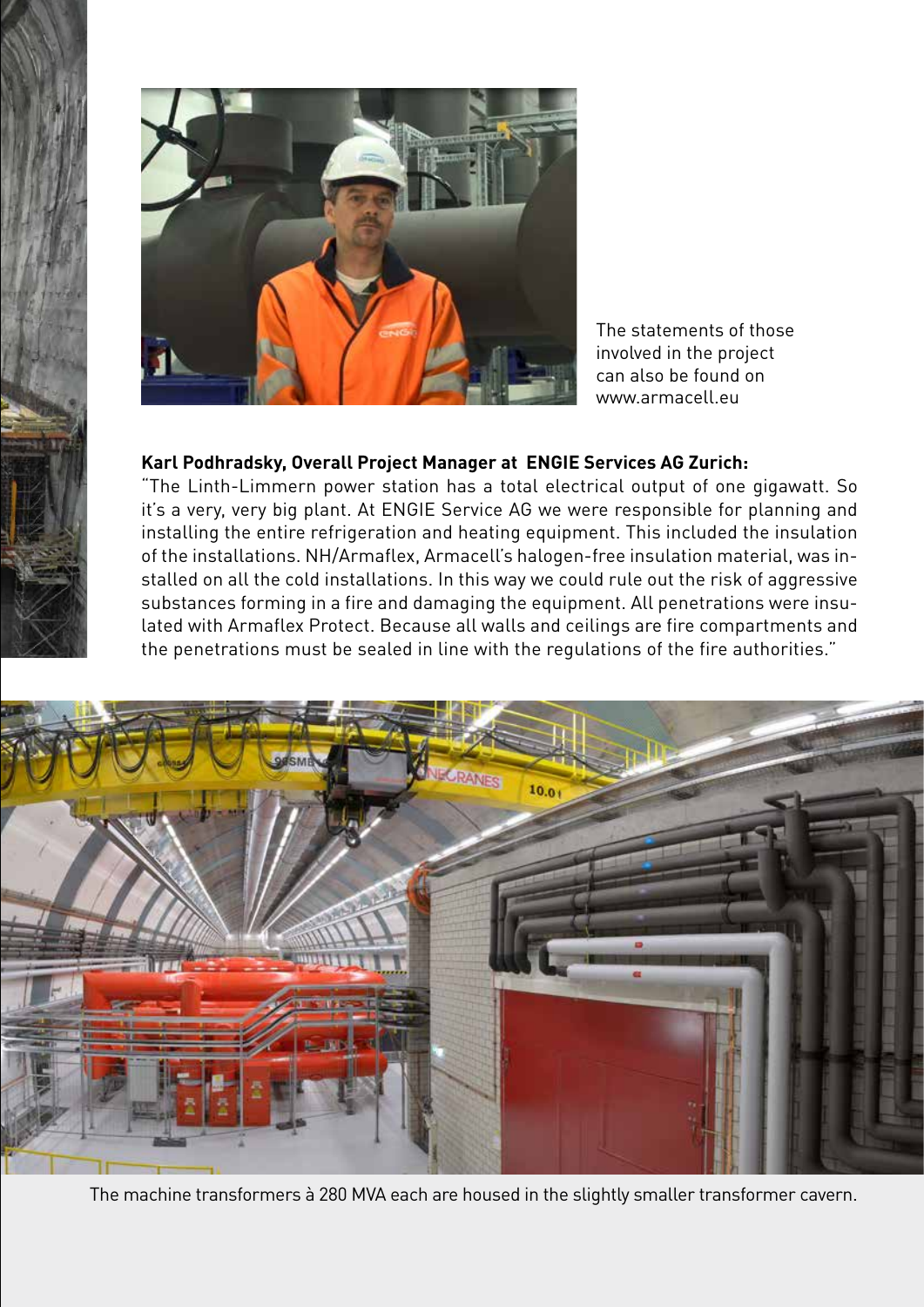# HALOGEN-FREE INSULATION

All refrigeration pipes and other installations in the machine cavern, the transformer cavern and the four tunnels connecting the caverns were insulated with halogen-free NH/Armaflex. NH/Armaflex has low smoke development in both burning and smouldering conditions. The product displays good practical fire behaviour: it is self-extinguishing, nondripping and does not propagate flame in a fire.

For insulating the cooling and cold-water pipework with temperatures of 10/17°C and -1/+4°C only a closed-cell insulation material came into consideration. Elastomeric insulation materials such as NH/Armaflex provide installations with reliable protection against condensation and energy losses. Armaflex insulation materials do not need an additional vapour barrier. Unlike conventional materials where the vapour barrier is concentrated on a thin, easily damaged foil, in the case of Armaflex products the high resistance to water vapour transmission is built up throughout the entire insulation thickness – cell by cell.



The tried-and-trusted elastomeric insulation material for particularly high safety requirements contains no chlorides, bromides or PVC. NH/Armaflex is ULapproved and IMO-certified.

#### NH/ARMAFLEX **TUBES**

NH/Armaflex minimizes the risk of secondary damage which can often result in much greater costs than the actual fire damage. In a fire the product does not release corrosive gases which could form aggressive acids in combination with firefighting water.

#### ARMAFLEX **PROETCT**

Insulation and fire protection rolled into one: combining the proven properties of the flexible elastomeric foam with an intumescent fireproof component, rules out fire spread and prevents energy losses and condensation.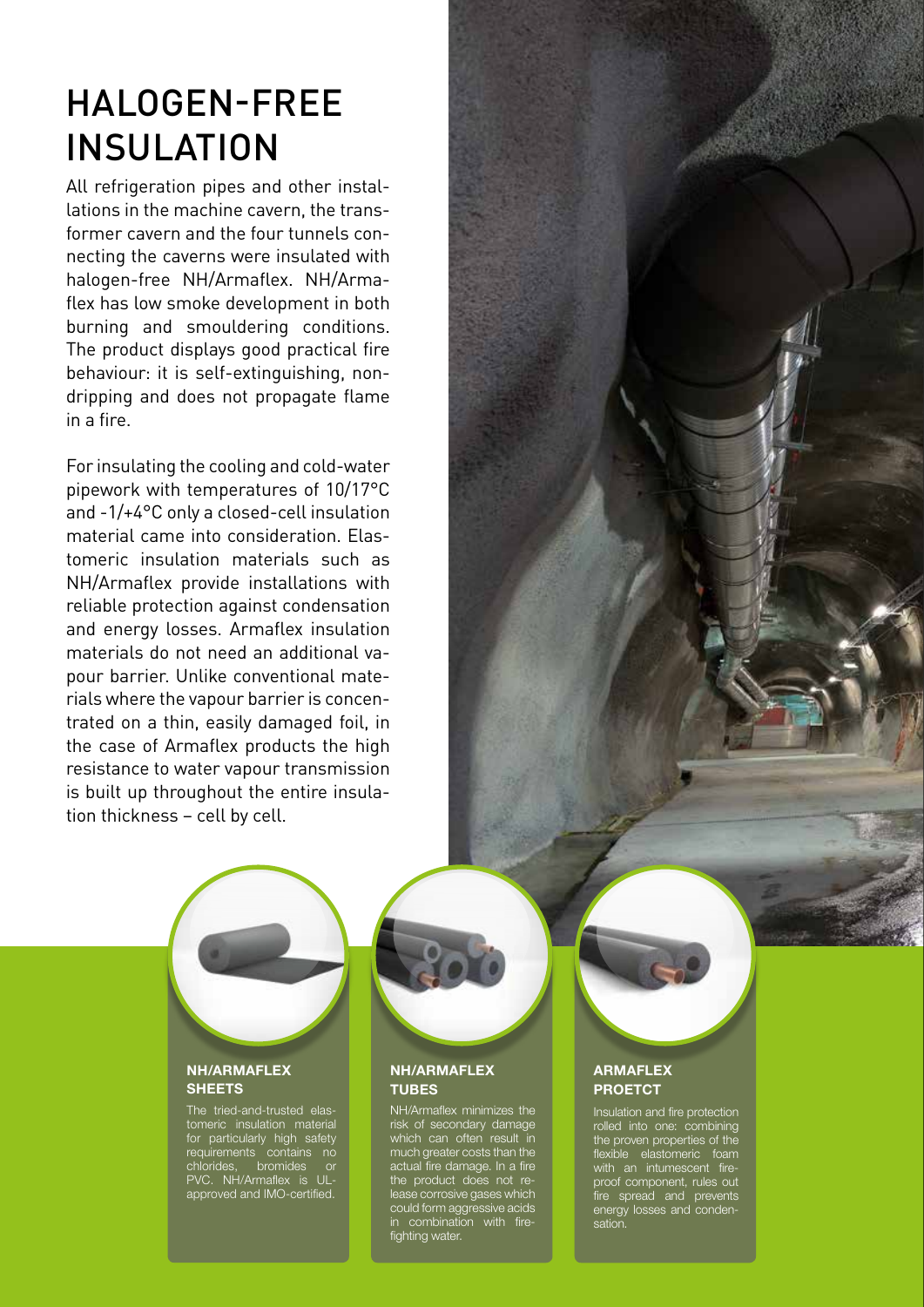



#### Dirk Lummitsch, Installation Supervisor at Suter isoliert (Baden):

"Suter is responsible for technical insulation on one of the highest alpine construction sites in Europe. Because our company has very high quality standards, it was only natural for us to work with the very best materials – with NH/Armaflex and the Armaflex adhesive. The advantage of Armaflex is clear: it is easy to install, and if you work neatly, it looks good, too. In my opinion it's one of the best materials there are. Our supplier, Regisol, supported us really well in this spectacular project by delivering the materials to the construction site on time. I'm very satisfied with our work."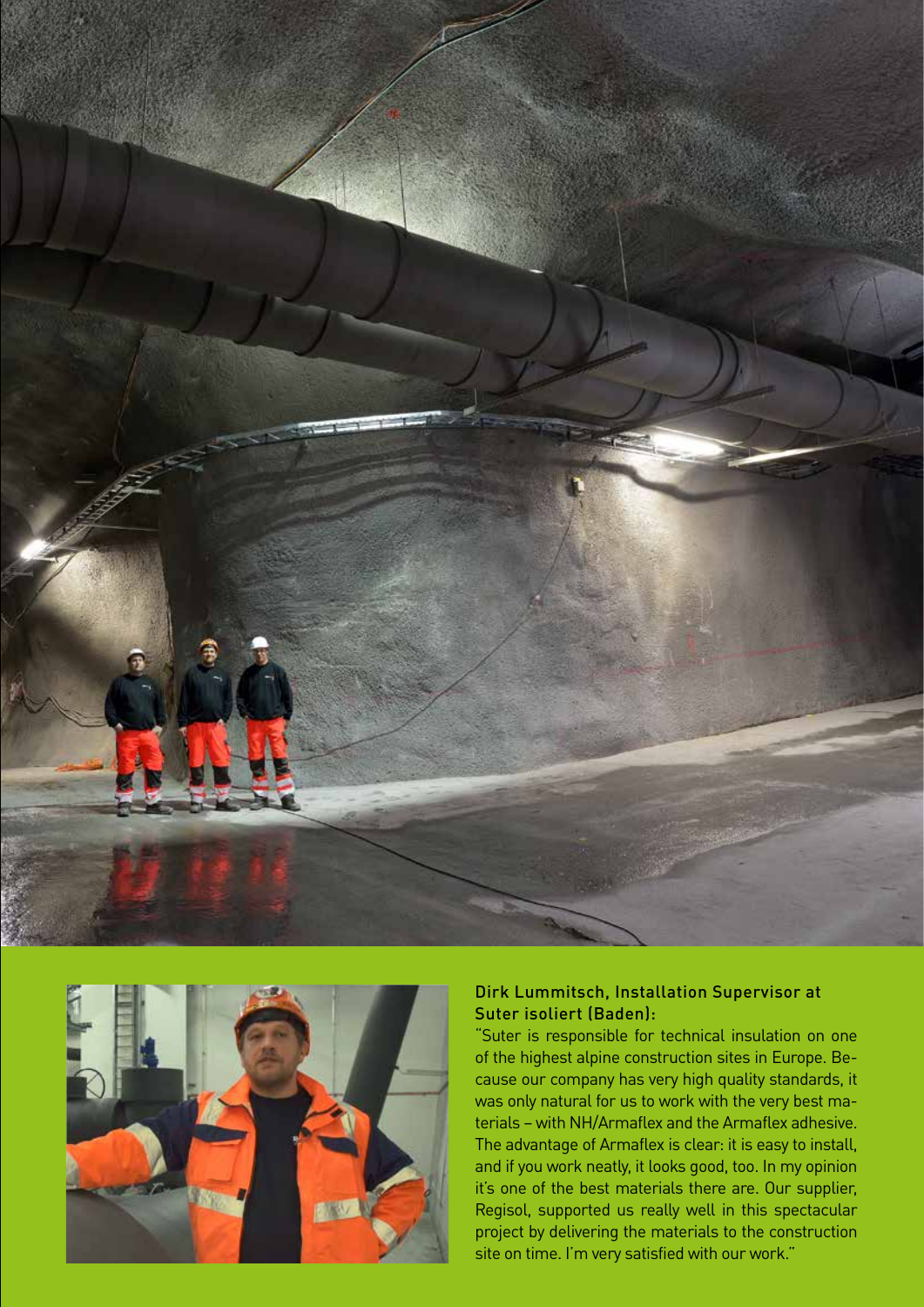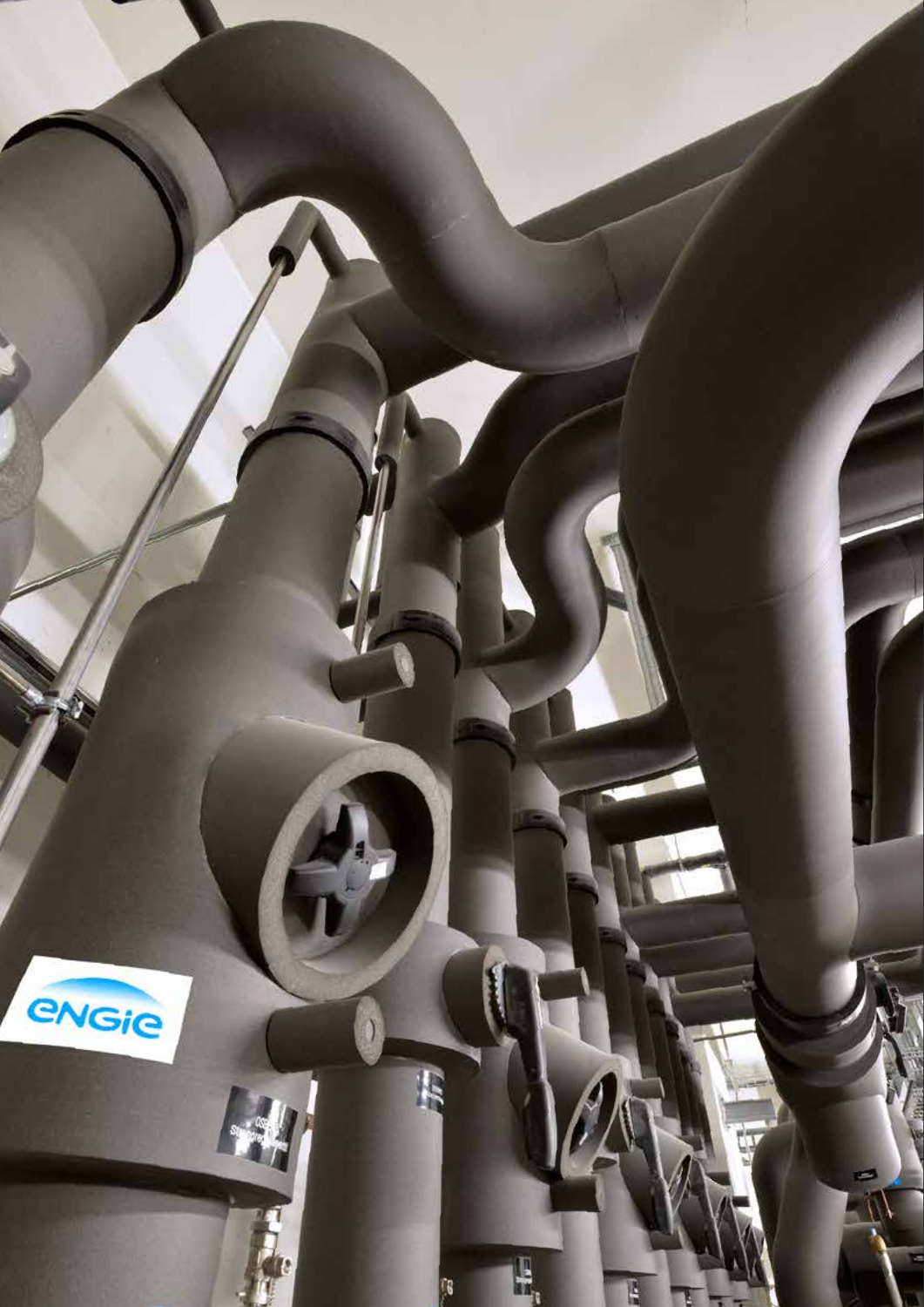

All refrigeration equipment was installed by ENGIE Services AG of Zurich and insulated by Suter of Dietikon. Suter insulated pipes with diameters up to 600 mm, circulation pumps, heat exchangers, valves, shut-off flaps, strainers, vibration dampers, shut-off ball valves, distributors and other components. NH/Armaflex tubes and sheets in insulation thicknesses ranging from 13 to 32 mm were installed, the majority of the equipment was insulated with material in the thicknesses 25 and 32 mm.

#### **RELIABLE FIRE PENETRATION SEALS WITH ARMAFLEX PROTECT**

To prevent flames spreading in the event of a fire, wall and ceiling penetrations had to be sealed properly. ENGIE Services AG (Zurich) had specified Armaflex Protect for this purpose. With the fire protection barrier almost all types of pipe can be sealed achieving a fire resistance of 90 minutes without the need for any additional measures. Fire spread is ruled out by combining the proven properties of the



flexible elastomeric foam with an intumescent insulation layer. At the same time, the highly flexible seal system ensures effective thermal insulation and reliable condensation control. Armaflex Protect is just as easy to install as all Armaflex products. To seal pipes with diameters of 22 to 89 mm the insulators at Suter used 25 mm-thick Armaflex Protect tubes. On pipes with diameters larger than 89 mm a double layer of 13 mm thick Armaflex Protect sheet material was installed. After the lengthwise seam had been glued, the Armaflex Protect sheets were additionally secured with winding wire.

All in all insulation wholesaler Regisol delivered around 5,000 m of NH/Armaflex tubes and 5,200 m² of NH/Armaflex sheets as well as some 450 m of Armaflex Protect tubes and 425 m² Armaflex Protect sheets to Europe's highest alpine construction site. From spring 2014, there were always four insulators from Suter on site installing the Armaflex insulation materials.



Would you like to know more about Armacell's product range? Information on all aspects of technical information can be found on www.armacell.eu